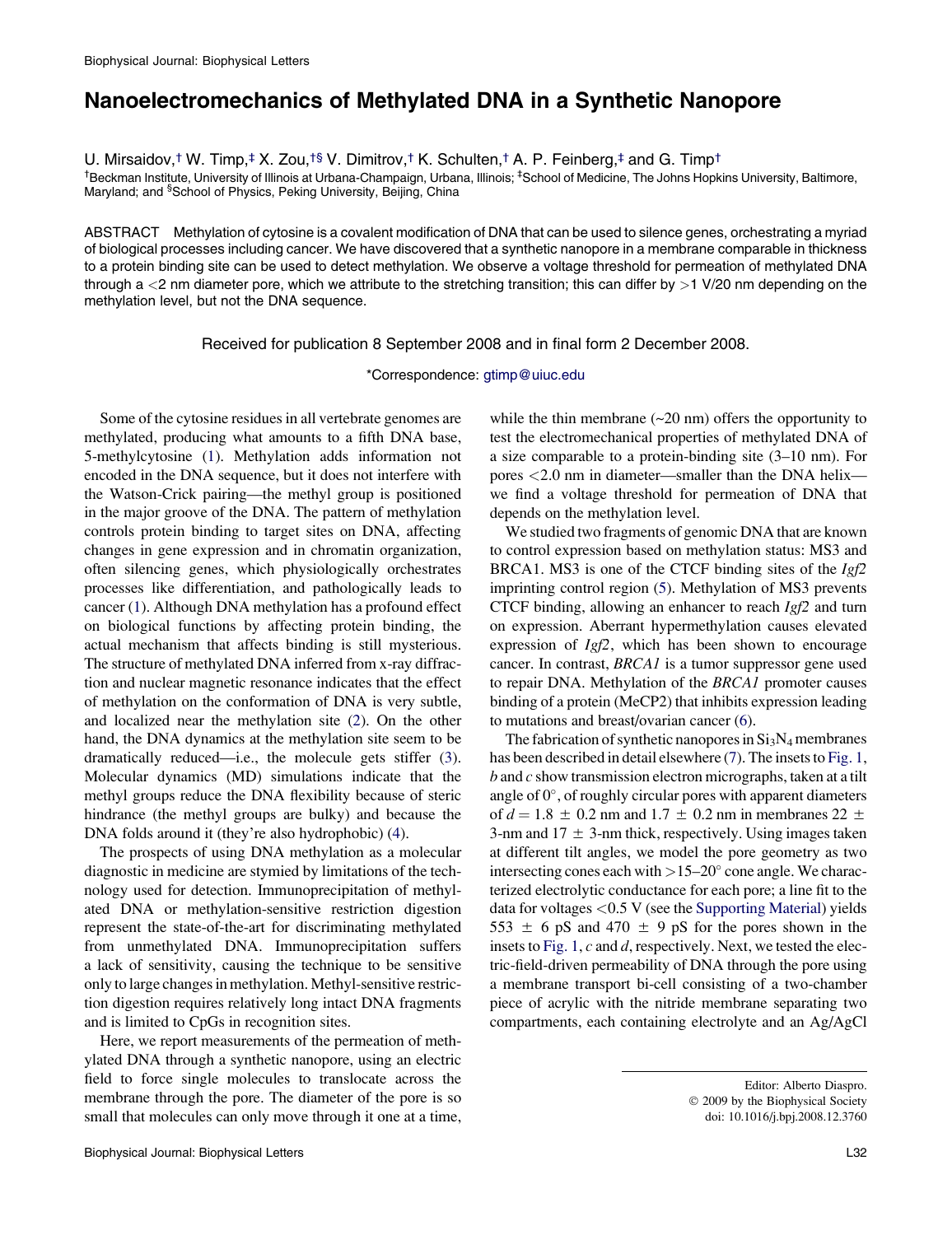<span id="page-1-0"></span>

FIGURE 1 Threshold voltage for DNA permeation through a synthetic nanopore depends on methylation. (a) Methylation patterns in MS3 and BRCA1. The methylated CpG sites on each strand are attached to solid circles. (b) Gel electrophoresis arrays with eight horizontal lanes indicating  $MS3$  found at the positive  $(+)$  electrode in the trans compartment of a bi-cell with a  $Si<sub>3</sub>N<sub>4</sub>$  membrane containing a 1.8-nm pore (in  $c$ ) separating the two chambers. A 25-bp ladder in the top lane is used for gel calibration. Below that, the voltage bias across the membrane identifies the lane. Unmethylated, hemimethylated, and fully methylated  $MS3$  permeate the pore for voltages  $V >$ 3.25,  $V > 2.75$  V, and  $V > 2.5$  V, respectively. (c) qPCR results indicating the number of MS3 DNA copies that permeate through the 1.8  $\pm$  0.2 nm pore shown in the inset  $(left)$  as a function of the membrane voltage. The solid lines represent a fit to the data. In correspondence with the gels,

unmethylated, hemimethylated, and fully methylated MS3 permeate the 1.8-nm pore above a threshold of  $U = 3.6$  V,  $U = 3.2$  V, and  $U = 2.7$  V, respectively. (Inset, middle and right snapshots) Methylated and unmethylated MS3 translocating through the 1.8-nm pore. Both DNA exhibit an ordered B-DNA form, but there is a significant degree of disorder for unmethylated DNA. The highlighted region of the strand shows the portion of the DNA where methylated cytosines are located. The same region is also highlighted in the unmethylated strand for comparison. (d) qPCR results indicating the number of MS3 and BRCA1 DNA copies that permeate through the 1.7  $\pm$  0.2 nm pore shown in the inset as a function of the membrane voltage. The solid lines represent a fit to the data. Unmethylated MS3 and BRCA1 permeate at  $U > 3.8$  V and  $U > 3.6$  V, respectively, while the threshold for fully methylated MS3 and BRCA1 are  $U = 2.5V$  and  $U = 2.7V$ , respectively.

electrode (Warner Instruments, Hamden, CT). The bi-cell used for the transport experiments was filled with 100 mM KCl electrolytic solution, buffered to  $pH \sim 8$  with 10 mM Tris-HCl. We then injected a concentration of  $10<sup>9</sup>$  molecules/ $\mu$ L into the cathode chamber of the bi-cell, applied a voltage across the membrane using Ag/AgCl electrodes, and monitored the current through the pore for 3 h. We have previously reported that voltage-driven translocations of DNA cause a temporary blockade of the open pore current ([8\)](#page-2-0). However, for the electric fields used in these experiments the translocation velocity is supposed to be  $>1$  bp/ $\mu$ s, approaching 1 bp/10 ns, corresponding to  $\langle 10 \mu s \rangle$  current transients [\(9](#page-2-0)). On the other hand, the membrane capacitance  $($ >400 pF $)$  in conjunction with the resistance due to the electrolyte ( $>10 \text{ k}\Omega$ ) limits the response time of the nanopore, precluding observation of transients shorter than  $\sim 10 \mu s$ . So, to unambiguously establish that the DNA injected at the cathode permeates a pore, we assayed the sample from the anode using either PCR amplification followed by agarose gel electrophoresis or real-time quantitative polymerase chain reaction (qPCR) as described in detail elsewhere ([8\)](#page-2-0). For agarose gel electrophoresis, the DNA was first concentrated and then amplified with a kit from Invitrogen (Carlsbad, CA) using primers from IDT (Coralville, IA), finally run on an agarose gel. Alternatively, concentrated anode DNA was analyzed by qPCR using the SYBR Green kit (Invitrogen). qPCR is used prevalently as the standard for DNA quantitation and considered to be highly reliable [\(10](#page-2-0)).

We investigated the permeability of MS3 and BRCA1 with different methylation levels and profiles through two pores with similar (1.8 nm) diameters. The patterns of methylated CpG sites in the five strands used here are shown in Fig. 1 a. The gel arrays shown in Fig. 1 b illustrate permeability of the 1.8-nm pore shown in the inset to Fig. 1  $c$  as a function of the voltage applied across the membrane. The left gel indicates a threshold voltage for permeation of unmethylated DNA  $V > 3.25$  V. We have previously reported similar phenomena and used MD to interpret the threshold as evidence of the stretching transition in DNA ([8\)](#page-2-0). The electric force on the DNA in a synthetic nanopore drops abruptly away from the center of the membrane,  $z_0$ , according to

$$
F(z) \sim (bV/\pi L_{\text{mem}}) \times 1/(1 + (b(z - z_0)/L_{\text{mem}}))^2
$$
,

where  $L_{\text{mem}}$  denotes the membrane thickness,  $z$ - $z_0$  represents the distance from the center of the membrane along the axis of the pore, V denotes the applied voltage bias across the membrane, and  $b$  is a geometric factor  $(8)$  $(8)$ . At low voltage, the DNA penetrates the bi-conical pore to a diameter of  $\sim$ 2.5 nm, where the translocation stalls. At threshold, the differential force acting on the leading nucleotides is sufficient  $({\sim}60 \text{ pN})$  to stretch the helix toward the center of the membrane. As it stretches, the force on the leading edge increases, pulling the DNA through the pore.

The other gel arrays shown in Fig.  $1 b$  indicate that the same pore can be used to discriminate fully methylated and hemimethylated from unmethylated DNA. Notice that the threshold voltages for permeation of fully and hemimethylated DNA through the 1.8-nm pore is  $V > 2.5$  V and  $V > 2.75$  V, respectively—both smaller than the threshold for unmethylated DNA. The voltage thresholds inferred from these gels are corroborated by separate qPCR experiments on the same pore. Fig. 1 c represents the results of three qPCR analyses one for unmethylated, one for hemi-, and another for fully methylated DNA—showing the number of DNA copies translocating through the pore as a function of the applied potential.

Generally, we observe that the amount of DNA that permeates the pore rises abruptly over a range of  $\sim$ 250 mV